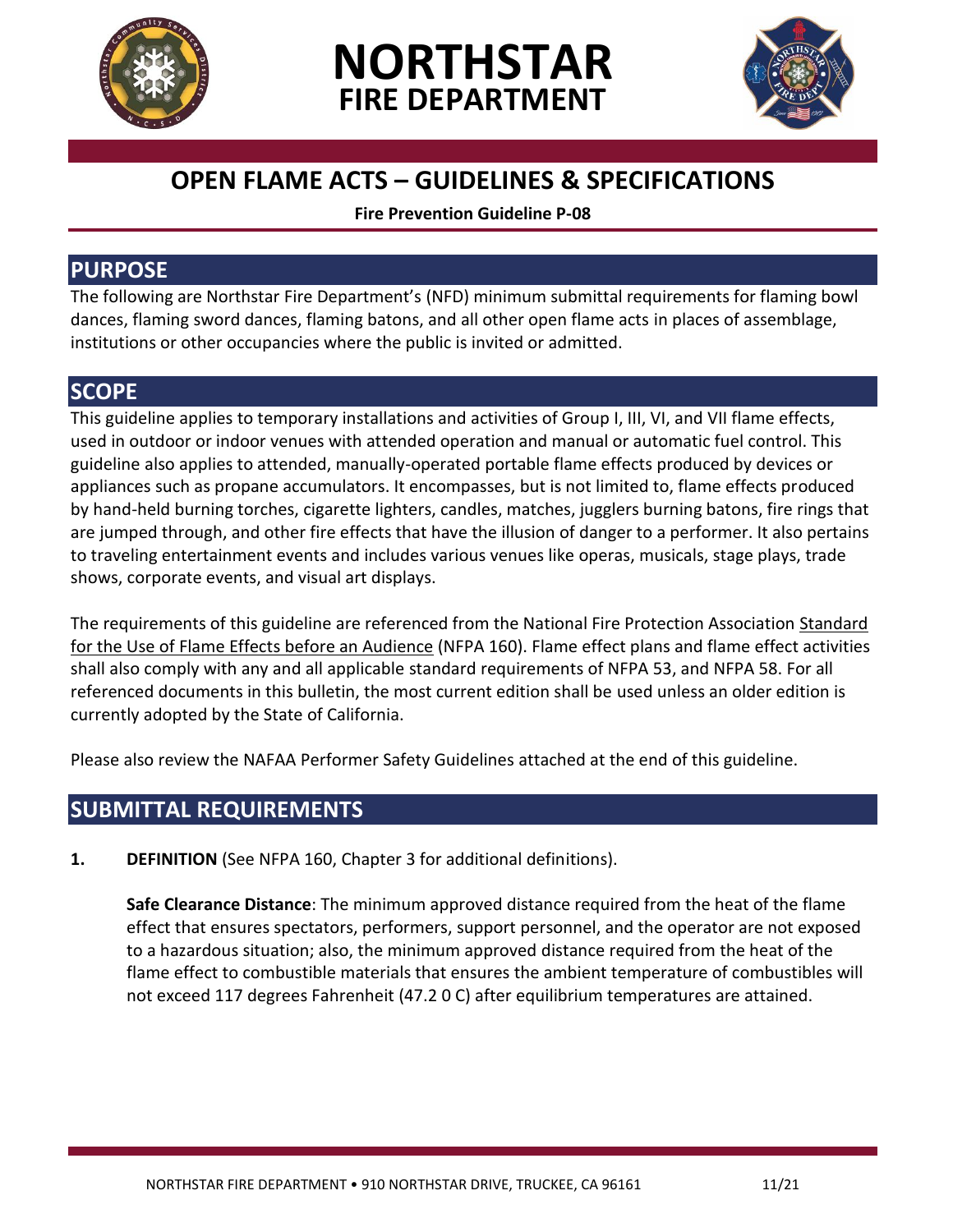**2. REQUIRED SUBMITTAL DOCUMENTS**. All required documents for flame effect performances shall be submitted a minimum of ten (**10**) business days prior to the use of the flame effect to allow for a timely review and consideration of alternate proposals should the original proposal be disapproved.

NFD may require a standby fire safety watch for the use of the flame effect. If a fire watch is required, the proper application form with appropriate fee shall be submitted at least five (5) business days before the proposed date of use of the flame effect.

Some or all of the documents (or portions thereof) listed below will be required for the use of flame effects on a case-by-case basis, depending on the nature of the effect.

- 2.1 NFD Fire Permit Application. A NFD "Temporary Open Flame Permit" is required for the use of temporary flame effects.
	- Performer, company, or agent must obtain the Temporary Open Flame Permit prior to any flame effect performance.
	- The use permit is only valid for the venue site and time(s) indicated on the approved permit. The submission of a permit application.
	- **The acceptance of an application by NFD is only a request to perform the flame effect** and shall not be considered as an approval or permission to conduct the requested activity.
- 2.2 Certificate of Liability Insurance. A signed certificate documenting proof of current liability insurance for the responsible person, group, or organization in the amount of at least one million (1,000,000) dollars (or more if specified by NFD) shall be provided in the submittal package. The certificate shall list the District and Placer County and its employees as "Additional Insured".
- 2.3 Application for Special Events. A completed "Special Event Application" shall be included in the submittal package. This application requires the submitter to provide both general and specific information related to the event and assists the Fire Department in determining if any other activities warrant further clarification or additional operational permits.
	- The applicant shall indicate all activities occurring on the event grounds and shall provide an available on-site contact person with a contact number. An estimate of the number of persons in the audience shall be provided.
	- A pre-event inspection by a NFD representative with the on-site contact person is required at least one (1) hour prior (or as required by NFD) to the flame effect performance to confirm compliance with permit conditions and fire regulations before the permit will be approved.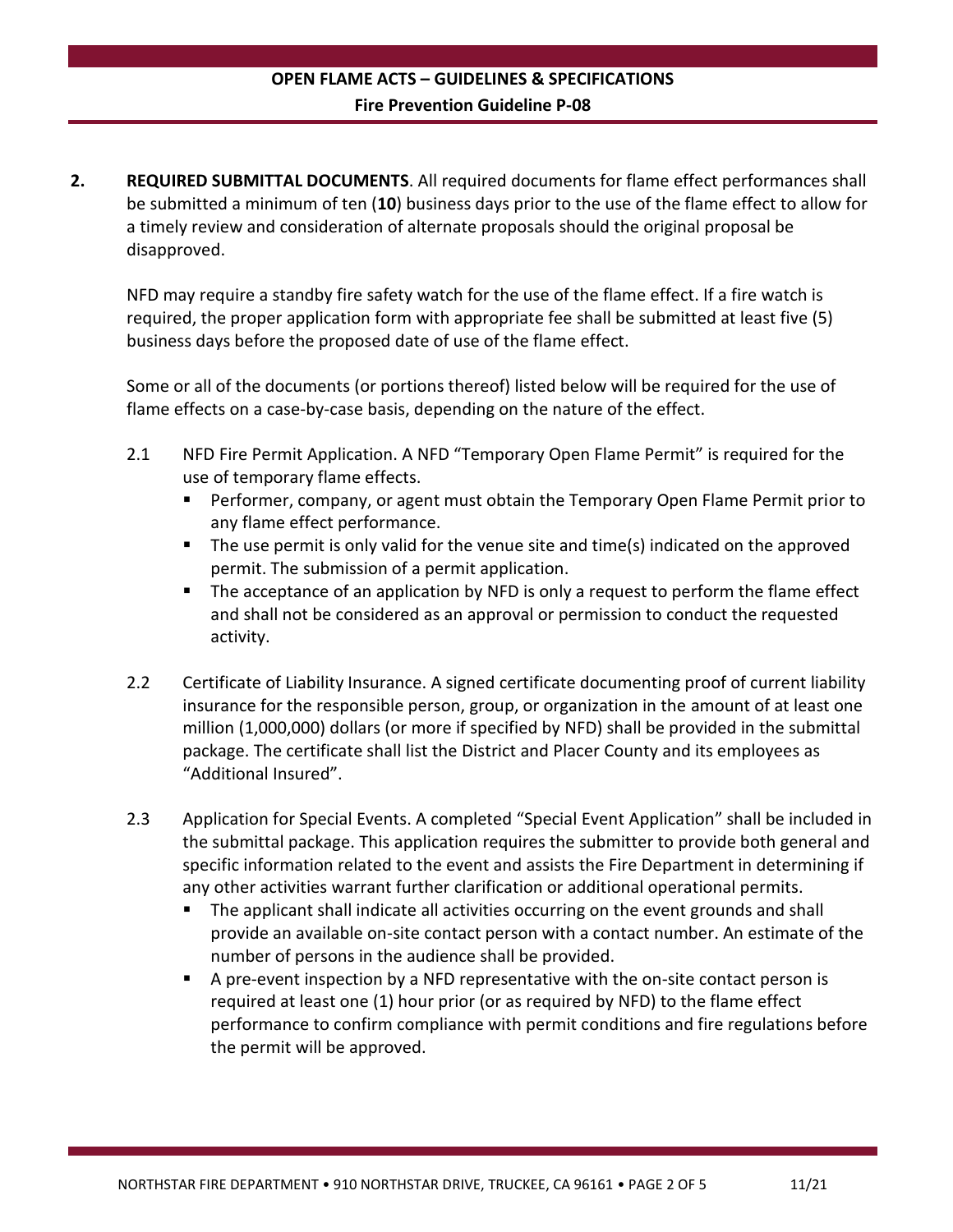- 2.4 Flame Effect Plan. Within the Special Events application, the applicant will need to complete the portion of the application known as the Flame Effect Plan. The Flame Effect Plan provides specific site and safety information to assist NFD with evaluation of the flame effect and its compliance with fire safety standards and practices. The Flame Effect Plan shall include all of the following information:
	- Name of responsible person, group, or organization;
	- Name of flame effect operator;
	- Date(s) and time(s) of the flame effect;
	- Building address or event location;
	- Building life safety systems and building fire protection systems as applicable;
	- Identification of each flame effect to be utilized;
	- The proposed Safe Clearance Distance from the flame effect to non-performers with the justification (basis) for that distance;
		- $\circ$  An audience should not be located so that the incident thermal radiation causes the surface temperature of the audience member's exposed skin to exceed 111 degrees Fahrenheit (440 C).
		- $\circ$  Temperatures of combustible materials subject to the heat of the flame effect shall not exceed 117 degrees Fahrenheit (47.20 C) above the ambient temperature after equilibrium temperatures is attained.
		- $\circ$  Documentation of the testing and evaluation of the flame effect in relation to the safe clearance distance to both the exposed skin temperature and to combustible materials shall be prepared by a third party acceptable to the SFFD.
		- $\circ$  Flame effects shall be evaluated to verify that spectators, performers, support personnel, and the operator are not exposed to a hazardous situation. Other factors shall be considered in evaluating the proposed safe clearance distance, including the experience and qualifications of the operations and maintenance personnel, visual conditions, magnitude of the potential hazard, and whether the flame effect is static (stationary) or dynamic (mobile) during the performance.
		- $\circ$  Confirmation by NFD of the applicant's justification or basis for the safe clearance distance(s) and the proposed fire safety perimeter line may require the services of a Fire Protection Engineer. In such cases, an additional hourly fee will be charged to the applicant to cover any plan check services provided by an Engineer (or, 3rd party consultant).
		- o NOTE: Justification for the determination of the proposed safe clearance distance from the flame effect to the audience and combustibles denoted by the fire safety perimeter line is required and shall be included with the application document package.
	- Provisions to prevent intrusion by non-performers from the safe clearance distance into the hazard area;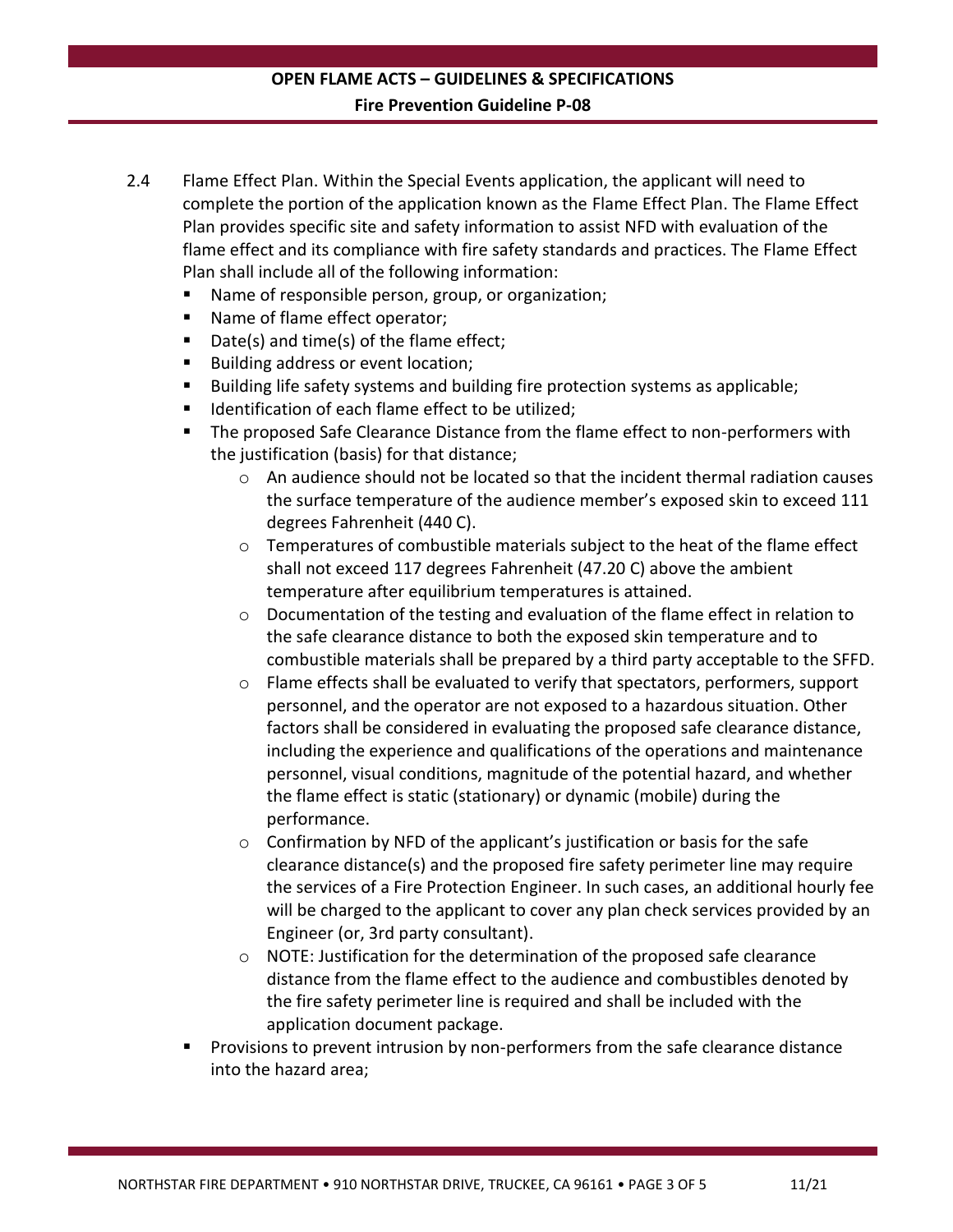- Flame effect safety provisions for ventilation systems (if indoors) or weather conditions (if outdoors) as applicable;
- Documentation providing proof that combustible materials and clothing are flameproof or have been treated with flame retardant when required;
- 2.5 Site Plan. An 11-inch x 17-inch Site Plan (scaled to not less than 1/4 inch per foot) with a legend shall also be included with the Special Event application. The Site Plan shall include a dimensional plot map of the site reflecting the following:
	- Location of flame effect device(s), controls, and flame effect operator;
	- Area affected by the flame effect including all six (6) site zones, i.e. below (floor), above (ceiling), front, back, left, and right sides;
	- **Fire safety perimeter line delineating the hazard area both from the audience and from** combustibles;
	- Location of the audience;
	- Clearance to combustibles;
	- Storage and holding area of fuels;
	- Fuel application and use areas;
	- Means of egress from both the flame effect area(s) and audience area(s) to the public way;
	- **Location of appropriate supplemental fire protection features including trained fire** safety staff, fire extinguishers, "No Smoking" signs, barricades, etc.;
- 2.6 Design Plan. A design plan is also required prior to NFD approval of the production of flame effects using devices or appliances. The design plan shall provide the system design criteria with complete design information (including schematic drawings) and sequence of operation & shall include the following as applicable:
	- Flame effect equipment and components with proof of UL listings or proof of compliance with appropriate standards;
	- Flame effect control system including emergency stop, fuel management, effect valve, and the enabling, arming and firing of the effect;
	- **Flame effect control sequence;**
	- Manual fuel shutoff valve and power control;
	- Automatic fuel shutoff valve;
	- Method of confirmation of means of ignition;
	- Method and frequency of leak detection;
	- Type(s) of fuel used;
	- Minimum amount of fuel required to produce the flame effect and minimum size of fuel tank required for the duration of the performance with supporting calculations;
	- Provisions for the removal of unconsumed fuel from the device or appliance in a safe location;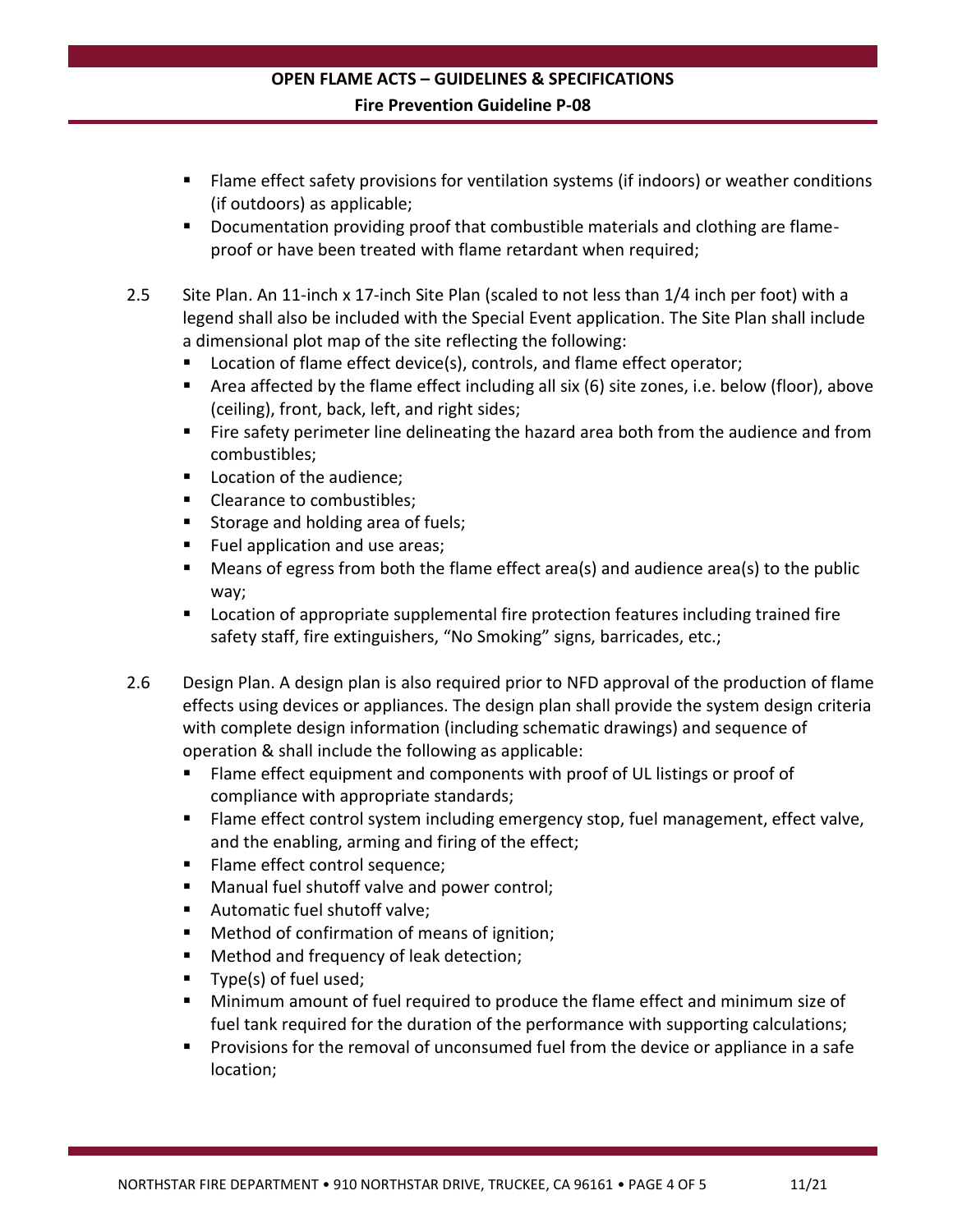- **3. REVIEW PROCESS**. NFD will only accept and review a complete application package with supporting documents. NFD's determination of your proposal will be forwarded to you in a timely manner for your review. Please note the following:
	- 3.1 ALL FLAME EFFECTS SHALL BE DEMONSTRATED TO THE FIRE DEPARTMENT AND EVALUATED FOR COMPLIANCE WITH FIRE SAFETY REQUIREMENTS PRIOR TO APPROVAL OF THE FLAME EFFECT PLAN. Recorded visual media of each flame effect as proposed may be accepted in lieu of a live demonstration if agreed to in advance by the fire department.
	- 3.2 A site visit may be required to determine the feasibility of conducting the flame effect at the proposed site location. A demonstration utilizing the flame effect(s) at the site may also be required.
	- 3.3 Any modification to a flame effect, addition of flame effect(s), or modification(s) to any of the submitted documents after the Temporary Open Flame Permit application has been reviewed shall require the resubmission of the appropriate application document(s) and additional review of the flame effect(s) prior to NFD approval of the use of the flame effect.
	- 3.4 It is the applicant's responsibility to ensure compliance with all NFD's requirements and guidelines.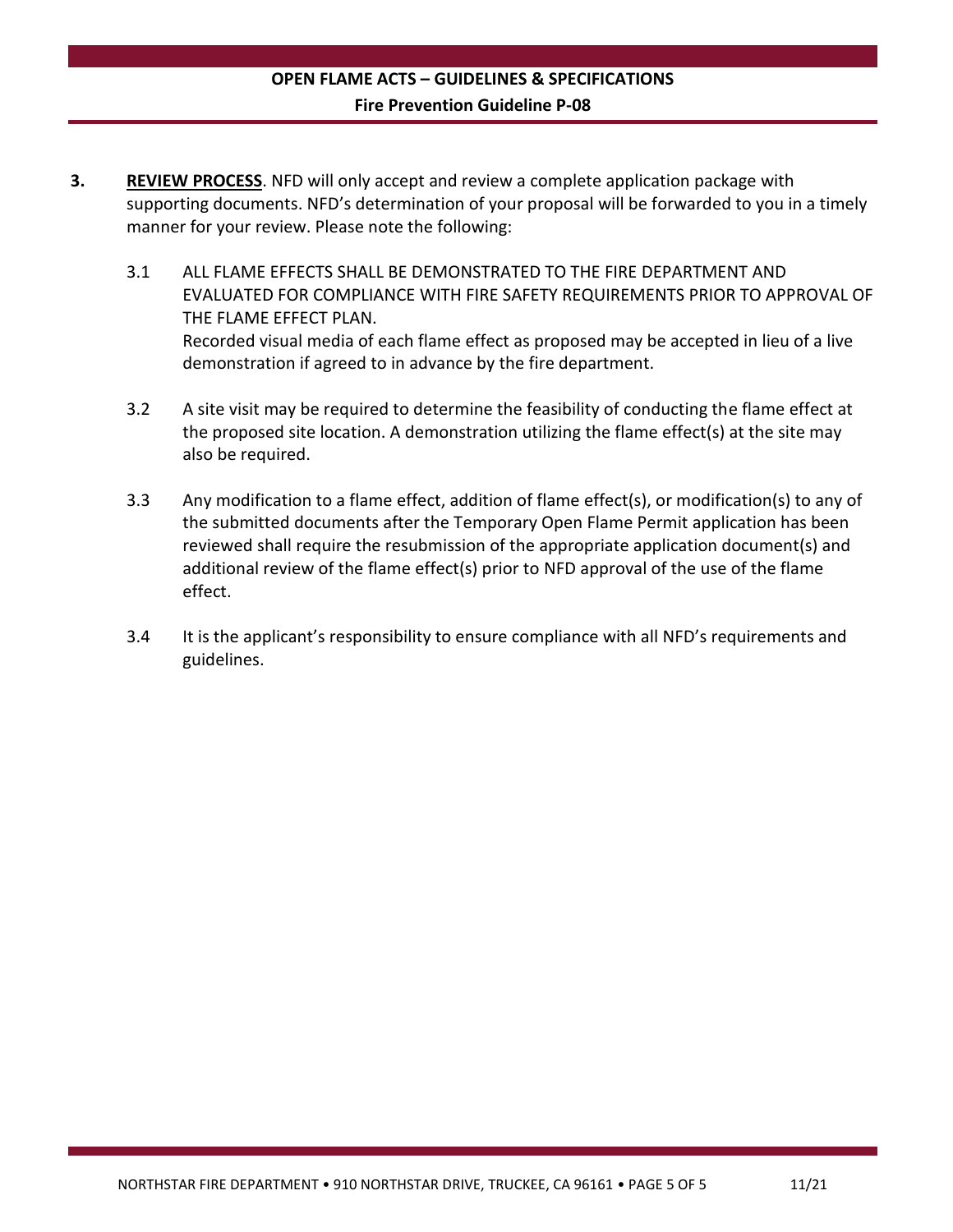#### NAFAA Performer Safety Guidelines. (Revision 3.0)

The purpose of this document is to provide a minimum set of voluntary fire performer safety guidelines that attends to the concerns of public health and safety as applied to open flame performance. This document is meant to supplement and clarify the NFPA 160 standards involving 'Group I' devices before an audience. It is not intended to supplant local fire codes, all diligence should be used to discover the local codes for open flame performance.

Definitions:

- NFPA 160 National Fire Prevention Agency section 160, Standard for Flame Effects Before an Audience
- Group I- NFPA 160 category for "An attended, manually controlled flame effect."
- Performer Any personnel who will be handling open flame devices, except for the purposes of extinguishing, while lit. Equated to NFPA 160 "Flame Effects Assistants"
- Troupe Leader Person in charge of the overall performance, shall be equated to NFPA 160 "Flame Effect Operators"
- I. Performer all artists should act in a professional manner. They should be capable, well rehearsed, and safe each time they light up. A. Capable
	- 1. Performers should not attempt performance under the influence of any judgment or reaction impairing substance.<br>2. Performers should be in good physical health, with no temporary or permanent debilitating health issue th
	- 2. Performers should be in good physical health, with no temporary or permanent debilitating health issue that could interfere with the planned routine.
	- B. Practice
		- 1. Each performance should be practiced lit several times to verify duration and capability before a performance is attempted.
		- 2. Troupe leader should verify performers are ready for an audience.

C. Costume

- 1. Regular performance costumes should be made of flame resistant or high heat material (ie can withstand 800 degrees or more, for more than 3 seconds), if available.
- 2. If not, each part of the costume should be checked for flammability, and flame retarded if needed.<br>3. Before the performance, the performer should practice lit in the expected costume several times to
- 3. Before the performance, the performer should practice lit in the expected costume several times to insure safety.
- II. Safety Personnel Each performance and lit practice should have at least one spotter ready to meet fire emergency needs, with additional spotters and guards as needed.
	- A. Guards
		- 1. Guards provide audience containment duties, keeping audience away from performance area, fuel station, and spinout zones.
		- 2. Fire safety training is beneficial with guards, but not required.
	- B. Spotters
		- 1. Spotters are in charge of onstage and backstage fire safety including emergent and intentional wick extinguishing.<br>2. Spotters should be well aware of the various aspects of fire performance and familiar with the routin
		- 2. Spotters should be well aware of the various aspects of fire performance and familiar with the routine to be performed.
		- 3. Spotters should be trained in flame extinguishing, response times, untangling equipment and audience control.
		- 4. When needed, the spotter responds to the audience needs, the venue's needs, then the performer's needs, in that order.
	- C. First aid training
		- 1. Troupe Leader should have strong first aid or medical training.<br>2. For particularly large performances, the venue should provide
		- 2. For particularly large performances, the venue should provide on-call ambulance or medical team for the event who should be aware of the duration of the performance.
	- D. Equipment
		- 1. Intentional extinguishing can be managed with a safety towel or damp cloth, flame treated cloth, or high heat material.<br>2. Spotters should be dressed with the same care as a performer and should have a safety towel at a
		- 2. Spotters should be dressed with the same care as a performer and should have a safety towel at all times.
		- 3. Ideally, all spotters and guards should have an extinguisher available to them. Extinguisher should at least have a "B" rating, ABC is preferred. Current inspection tag as per local laws is also recommended.
- III. Tools NAFAA performers should use well-maintained tools. Not only should they be constructed to prevent uncontrolled wicks, they should be regularly tested to insure capability.
	- A. Wick Attachment
		- 1. Wicks should be attached to the fire tool via some hard limiting method. Wire, screws or bolts should be run through the wick and device. Glues or friction should not be the primary method of wick attachment.
		- 2. Wicks should be made in such a way as to prevent loss of any part during use, typically by using fireproof materials in construction.
	- B. Handle Attachment
		- 1. Shafted tools (clubs, staff) should either be made of fireproof materials (metal, carbon fiber, etc) or have a protective covering that extends at least 4 inches beyond typical flame contact zones (for a spinning staff, this is 4 inches in either direction of a wick).
		- 2. Handles should be attached with much the same care as wicks. Balls or tethers should not depend on glue or friction to remain on the shaft; some hard device should be employed to maintain attachment.
		- 3. Chain grips should be made of durable materials, or augmented with metal grommets when soft goods (e.g. leather, nylon) are used, and should be thoroughly checked before each use. Any sign of wear should be considered cause for replacement.